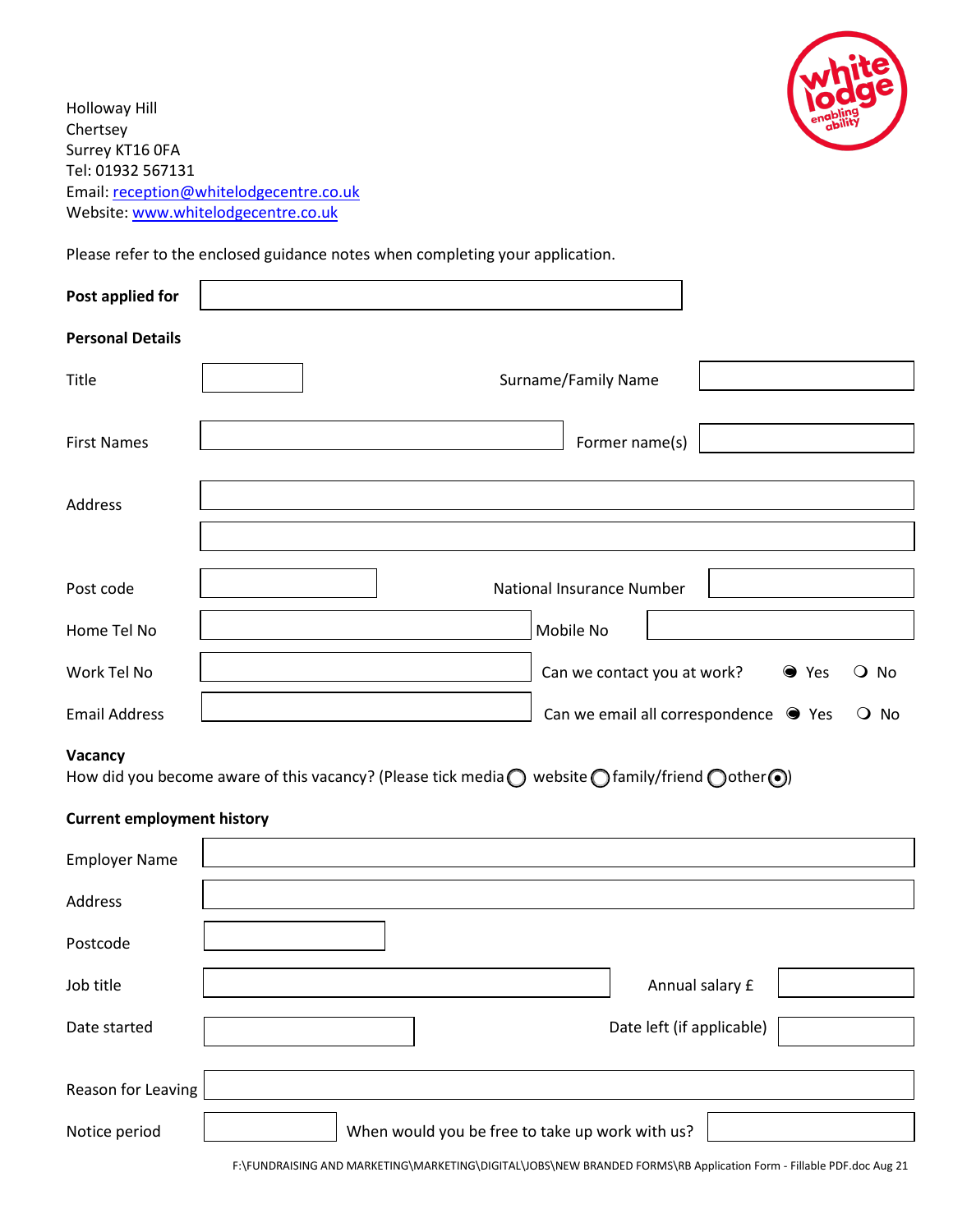# **Employment History**

Previous employment - please give details of all jobs held, starting with the most recent first and explain clearly any gaps in your employment history (continue on separate sheet if necessary).

| Name of Employer | Dates (mm/yy)<br>From | ${\tt To}$ | Job title and main<br>responsibilities | Salary | Reason for leaving |
|------------------|-----------------------|------------|----------------------------------------|--------|--------------------|
|                  |                       |            |                                        |        |                    |
|                  |                       |            |                                        |        |                    |
|                  |                       |            |                                        |        |                    |
|                  |                       |            |                                        |        |                    |
|                  |                       |            |                                        |        |                    |
|                  |                       |            |                                        |        |                    |
|                  |                       |            |                                        |        |                    |
|                  |                       |            |                                        |        |                    |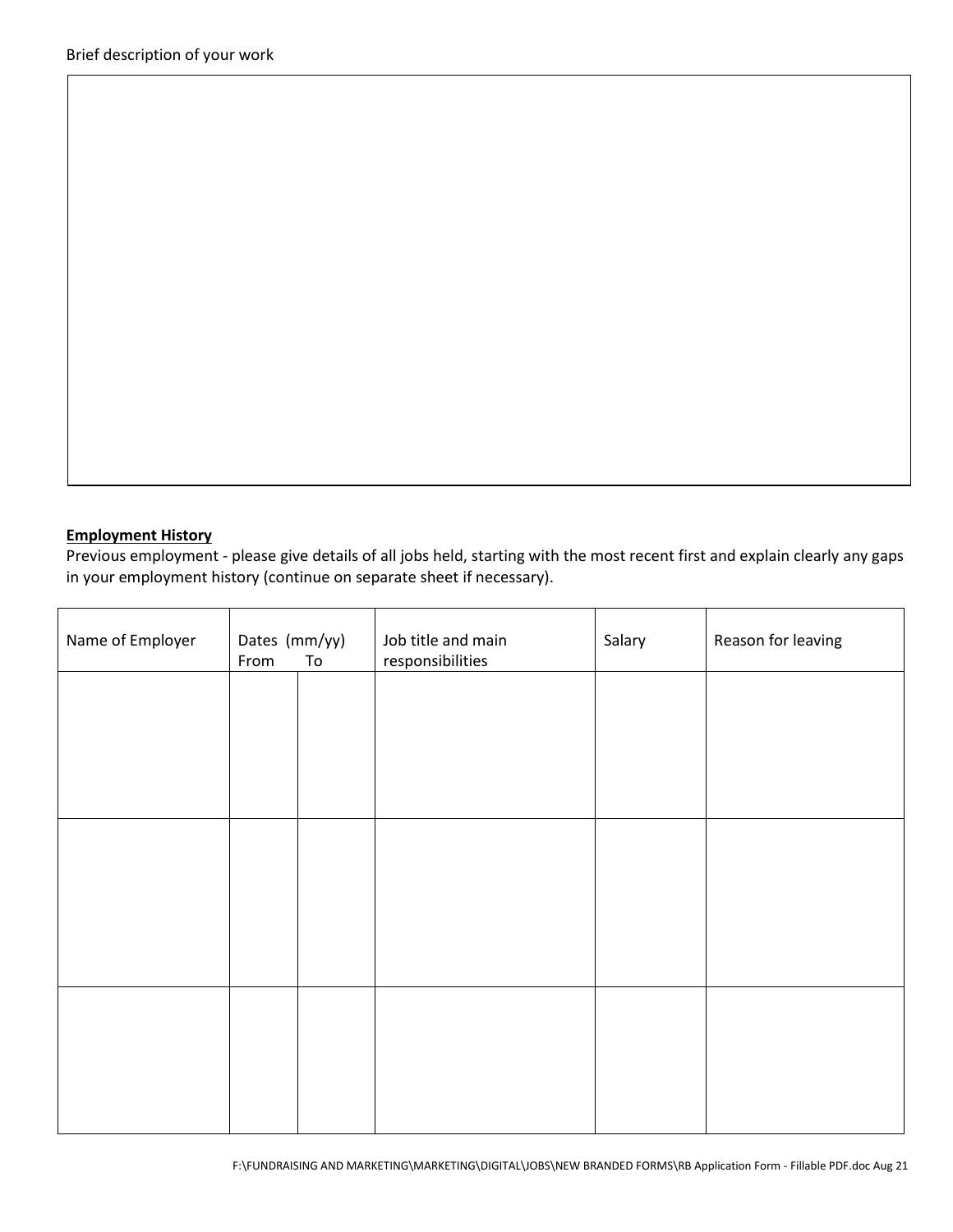### **Educational and Professional Qualifications**

What formal educational, vocational/professional qualifications and training do you have? Please include GCSE and above, NVQs and relevant qualifications.

| Where studied             | Dates |    | Examinations and Qualifications (with results) |
|---------------------------|-------|----|------------------------------------------------|
|                           | From  | To |                                                |
| Educational               |       |    |                                                |
|                           |       |    |                                                |
|                           |       |    |                                                |
| Vocational / Professional |       |    |                                                |
|                           |       |    |                                                |

Membership of Professional Bodies and Status of Membership / Year obtained

### **Personal development**

Please include any training programmes, learning opportunities, voluntary work or other responsibilities you consider relevant (with dates).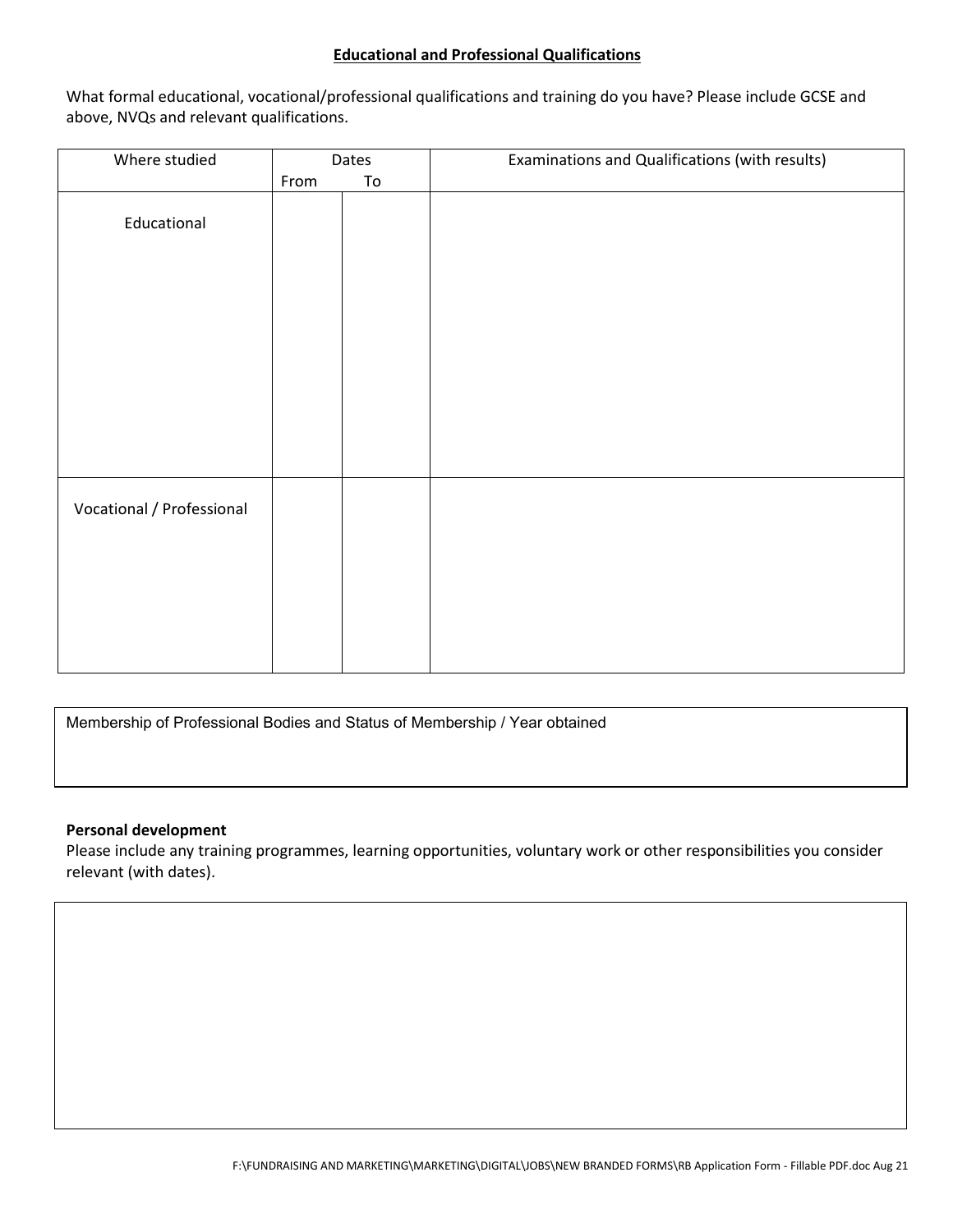## **What can you bring to this post?**

Please use this space to explain why you are interested in this post and what you can bring to it. You should relate your experience (paid or unpaid) to the job description and person specification provided in the application pack (Continue on separate sheet if necessary).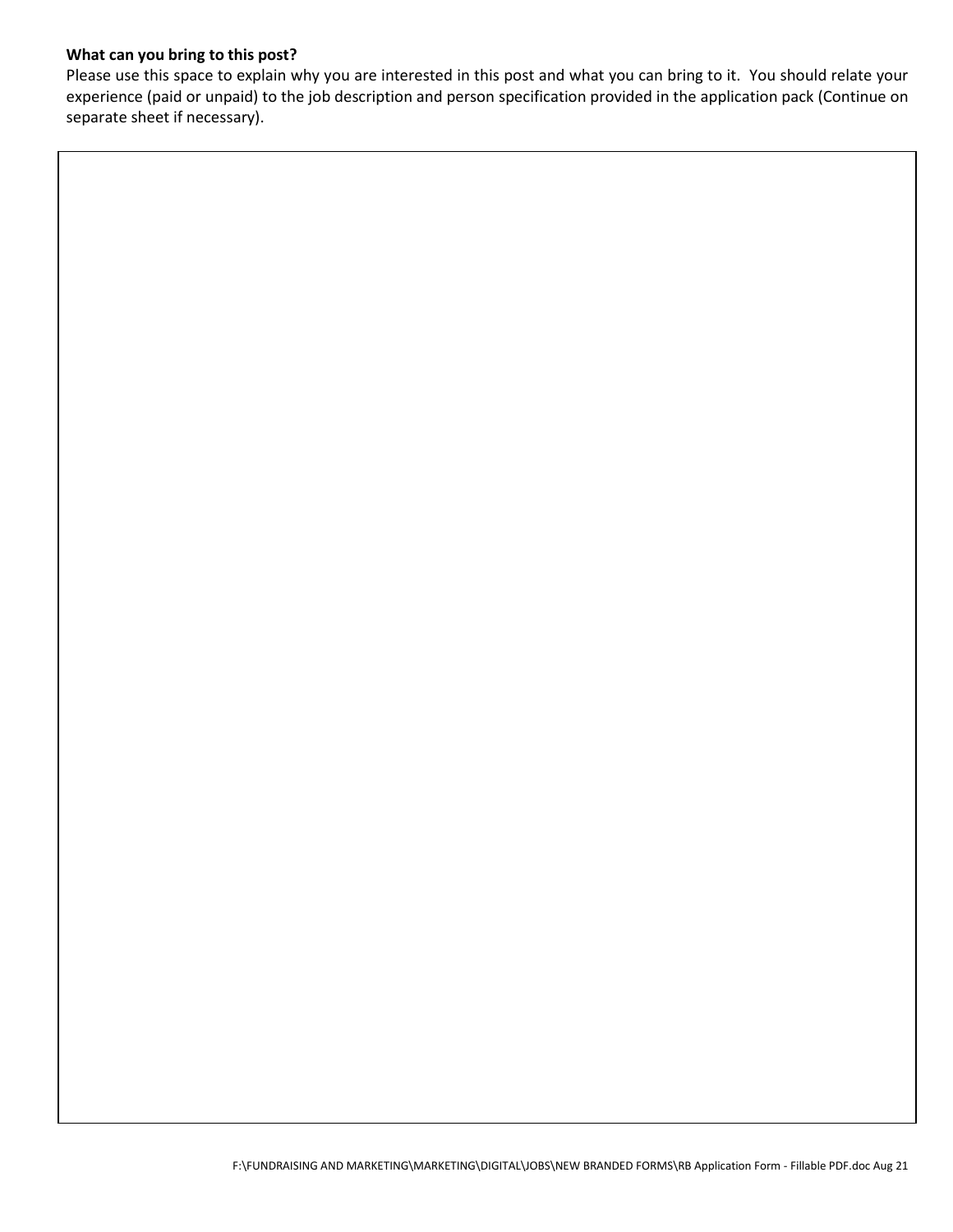| Right to work in the UK (White Lodge undertakes rigorous checking of applicants' right to work<br>in the UK)                                                               |                |            |
|----------------------------------------------------------------------------------------------------------------------------------------------------------------------------|----------------|------------|
| Do you currently have the right to work in the UK?                                                                                                                         | ⊙ Yes ○ No     |            |
| <b>Other Information</b><br>Are you disqualified from Caring for Children and / or Adults?                                                                                 |                | O Yes O No |
| Do you have a current full driving licence?                                                                                                                                | O Yes O No     |            |
| Are you a close friend, partner or relation of anyone who, to your knowledge<br>is a trustee or employee of White Lodge?<br>If yes, please state who and the relationship- | $O$ Yes $O$ No |            |

A disability or health problem does not preclude full consideration for a position with White Lodge and applications from suitable disabled people are welcome. All information provided by applicants will be treated as strictly confidential.

| Do you have a long term health problem or disability which is relevant to your application? | ○ Yes ● No |  |
|---------------------------------------------------------------------------------------------|------------|--|
|---------------------------------------------------------------------------------------------|------------|--|

If 'Yes' please include details of any additional requirements you would have if you are called for interview.

#### **References**

Please give names of two referees - one of whom should be your current/most recent line manager (paid or voluntary work). School or college leavers may list a Teacher or Tutor as one referee. If you do not have a **second work referee from a different employer**, the second referee may be a personal referee; **it may not be a relative or a member of the White Lodge staff team.** We always take up references before confirming an offer of employment.

| Name                 | Name                 |  |
|----------------------|----------------------|--|
| Occupation           | Occupation           |  |
| Address              |                      |  |
|                      |                      |  |
|                      |                      |  |
| Postcode             | Postcode             |  |
| Telephone No         | Telephone No         |  |
| <b>Email Address</b> | <b>Email Address</b> |  |

F:\FUNDRAISING AND MARKETING\MARKETING\DIGITAL\JOBS\NEW BRANDED FORMS\RB Application Form - Fillable PDF.doc Aug 21